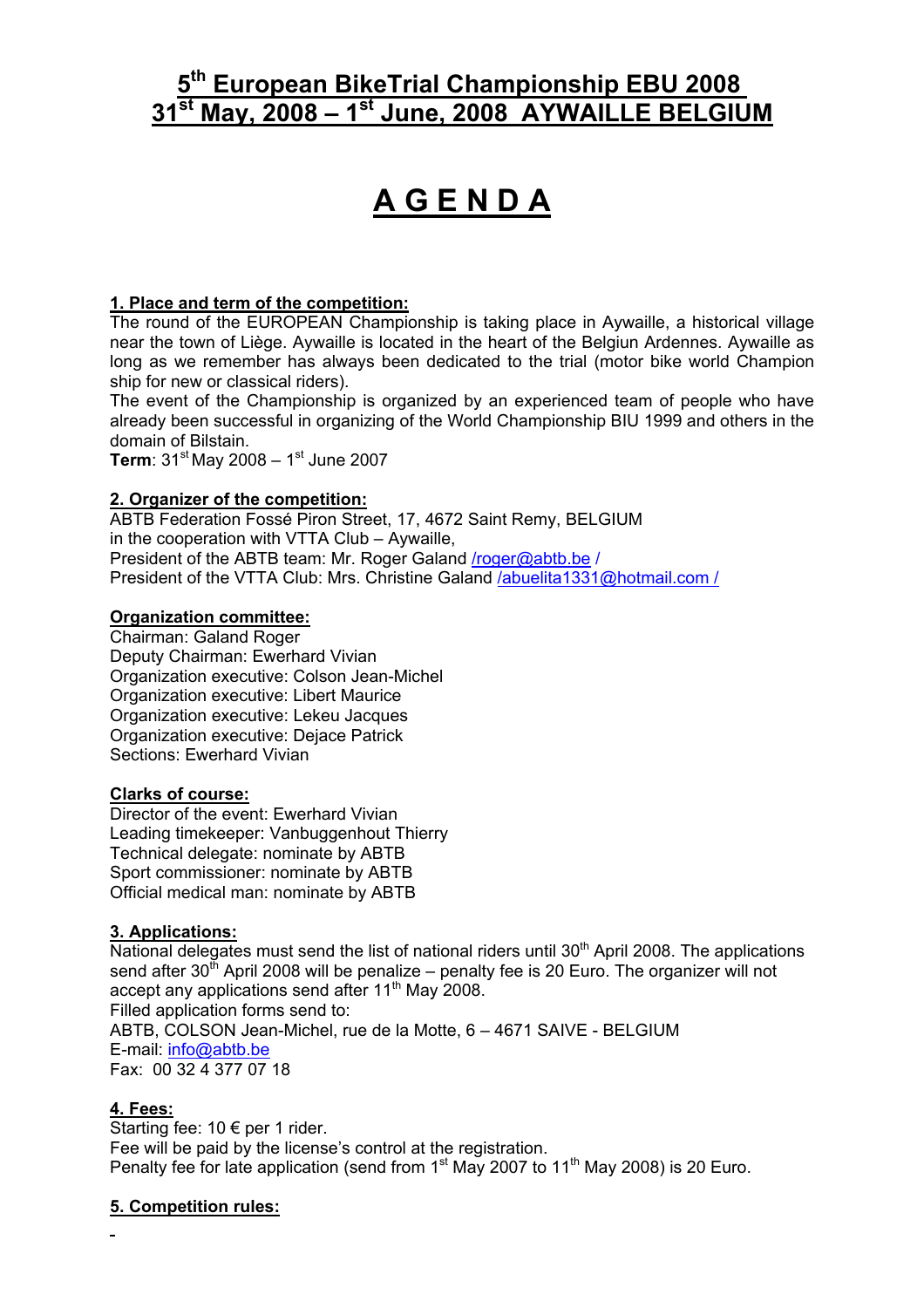According to the B.I.U. rules valid for 2008 with adjustment according to EBC and instruction of the E.B.U. (Change of categories, competition of factory teams)

# **6. Category:**

| A | Elite         | $\star$                                                     |  |
|---|---------------|-------------------------------------------------------------|--|
|   | Senior        | 19 years old and up                                         |  |
|   | Junior        | 16,17, and 18 years old                                     |  |
| B | Minime        | 13,14, and 15 years old                                     |  |
|   | Benjamin      | 10,11 and 12 years old                                      |  |
|   | Poussin       | 7,8 and 9 years old                                         |  |
| C | Femina        | 7 years old and up                                          |  |
|   |               | There will be one category with<br>handicap/BIU Rules 2008/ |  |
|   |               |                                                             |  |
| D | <b>Nation</b> | The best 6 results from 7<br>categories                     |  |
|   |               |                                                             |  |
| E | Factory teams | $**$                                                        |  |
|   |               |                                                             |  |

**\***Category Elite can participate a rider of national category Elite who is officially nominated by national B.I.U. or E.B.U. delegate.

# **7. Section:**

| Group | Category | <b>Mark of the</b><br>control section |
|-------|----------|---------------------------------------|
| A     | Elite    | Yellow                                |
|       | Senior   | Red                                   |
|       | Junior   | Red                                   |
| B     | Minime   | <b>Blue</b>                           |
|       | Benjamin | Green                                 |
|       | Poussin  | White                                 |
| C     | Femina   | Orange                                |
|       |          |                                       |
|       |          |                                       |
|       |          |                                       |
|       |          |                                       |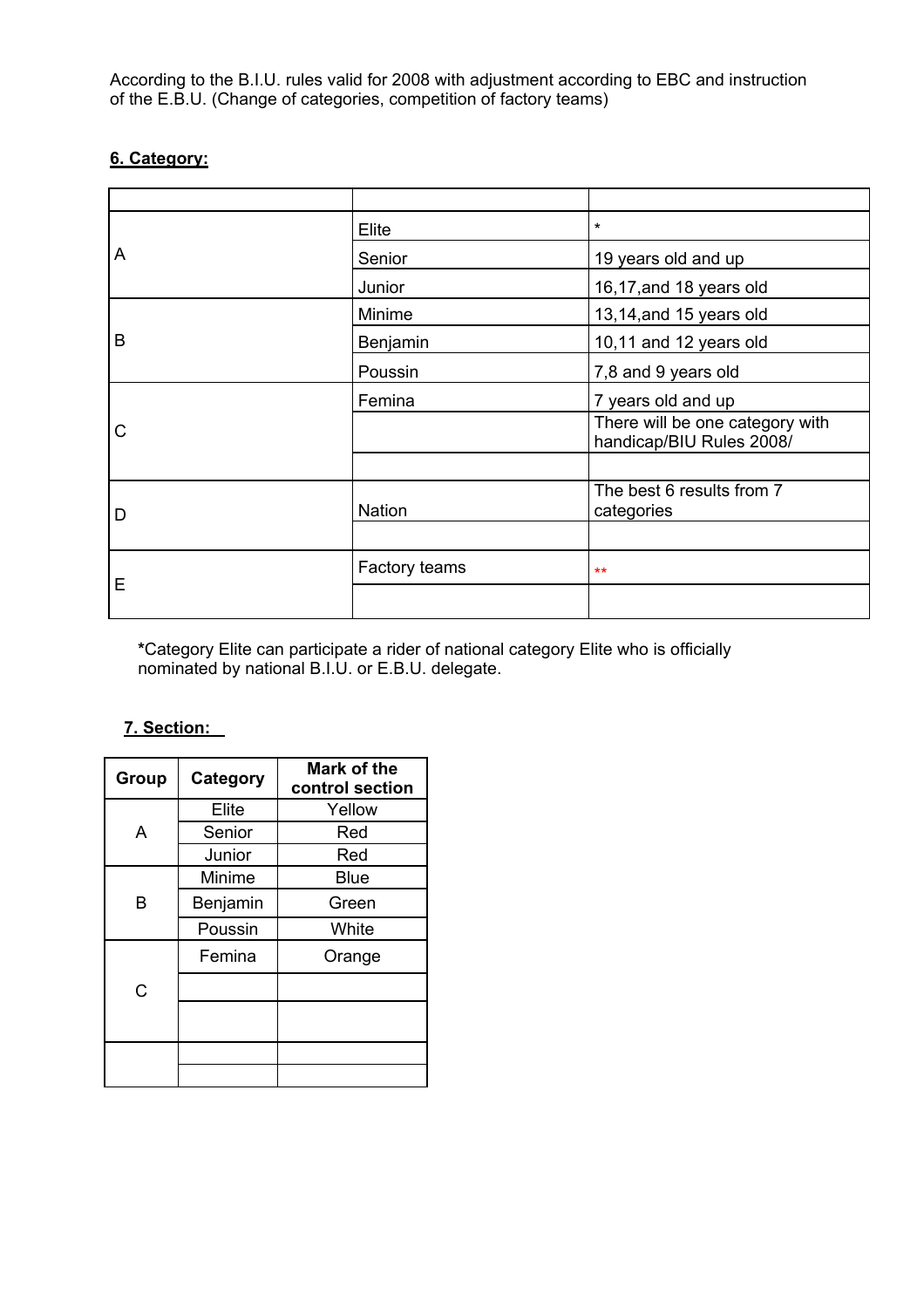## **8. Time of the competition:**

Time intended on passage control section is 120 seconds.

| Wheel size           | Group         | Category      | Lap                 | <b>Total time</b> |
|----------------------|---------------|---------------|---------------------|-------------------|
| $\pmb{\mathfrak{c}}$ |               |               |                     |                   |
|                      |               |               |                     |                   |
| $20^{\circ}$         | $Group - A$   | Elite, Senior | 10 control sections | 6h for 2 laps     |
|                      |               | Junior "      | 10 control sections | 6h for 2 laps     |
|                      | Group - B and |               | 8 control sections  | 6h for 2 laps     |

*Enclosure: Schedule of the event* 

#### **9. Insurance:**

Competition is insured by insurance company Ethias. Insurance agreement is about insurance liability for damage incurred on third party among ABTB and Insurance Ethias.

#### **URGENT:**

**Riders start at his one's own risk; must have a personal insurance of medical expenses, additional accident benefits.** 

#### **10. Trophies, prices:**

The first three riders in each category will get: the diploma, the medal, the material awards. Categories Elite: the first five riders will get price money.

#### **11. Observers:**

During the event will be applied the system of the International observers.

#### **12. Leading information and accommodation:**

The official "BikeTrial home"is located in the centre of village. In the "BikeTrial home" shall be:

- information board and centre,
- site of technical and license verification,
- site for opening and closing ceremony,
- start, finish.

#### **Accommodation:**

Resting place:

- Aywaille (Harze) 5/9 persons Mr. Jean-Marie DECLERCQ Paradis 118 4920 HARZE Telephone number: +32(0)86 43 35 64 / +32 (0)495 45 31 59 E-mail: imdeclercq@hotmail.com
- Aywaille (Harze) " Les Vergers du Paradis " 8 persons Mrs. Favereau De Jeneret Paradis 24 4920 HARZE Telephone number: +32(0)86 43 46 31 / +32 (0)477 25 99 59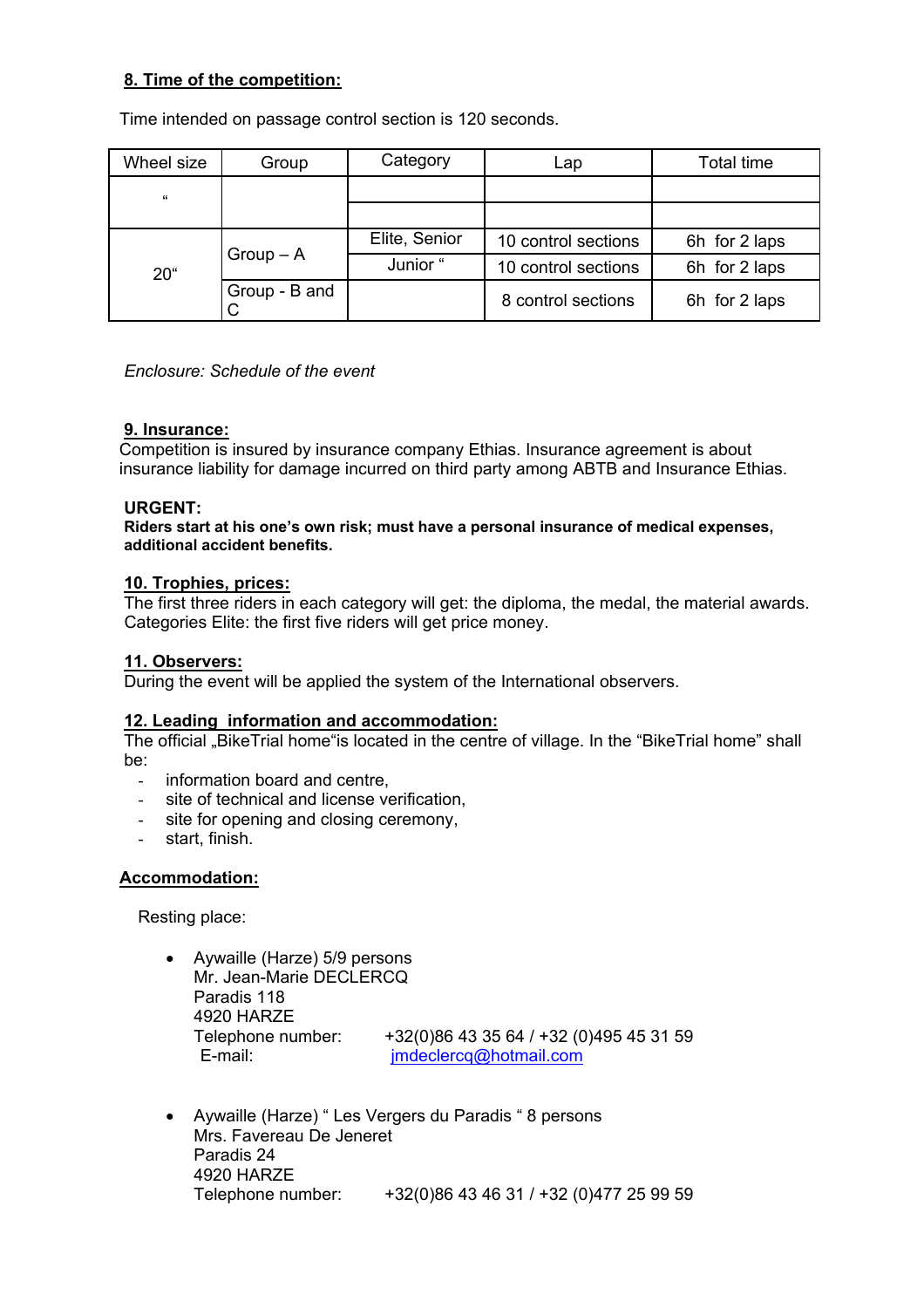- Aywaille (Sougne Remouchamps) " Le Ninglinspo " 12/14 persons Mr. Y. SADIN Sedoz, 17 4920 REMOUCHAMPS Telephone number: +32(0)4 384 58 86 E-mail: info@ninglinspo.be www.ninglinspo.be
- Aywaille "Hurlevent " 3 x 6/8 persons Mr. E. Radoux Hurlevent 4920 AYWAILLE Telephone number: +32(0)4 369 20 49 E-mail: etienne.radoux@advalvas.be www.hurlevent.be
- Aywaille "La Maison du village" 2 persons Mr. Ph. EHLEN Awan Eglise 3 B 4920 AYWAILLE Telephone number: +32(0)475 85 97 36 E-mail: ehlenphilippe@tiscali.be
- Aywaille "La Petite Fugue" 2 persons Mr. J. COMPERE Rue Aux Petites Croix 57 B 4920 AYWAILLE Telephone number: +32(0)4 384 65 65
- Aywaille ( Harze ) "La Garenne" 16/20 persons Mr. P. Graas Chemin de la Fontaine Cadet 26 4920 HARZE Telephone number: +32(0)86 388 38 00 E-mail: pgraas@tiscali.be

Bed and Board:

- Aywaille ( Harze ) "Le Chat Perché" 1x2 persons and 1x3 persons Mrs. RELAVISSE Rue de Bastogne, 48 4920 HARZE Telephone number: +32(0)4 384 69 29
- Aywaille (Sougne Remouchamps) "Comme un Poême" 3x2 persons Mr. R. PAQUAY Route de Louveigné, 92 4920 SOUGNE REMOUCHAMPS Telephone number: +32(0)4 384 53 55 / +32(0)494 83 78 68 E-mail: info@poeme.be www.poeme.be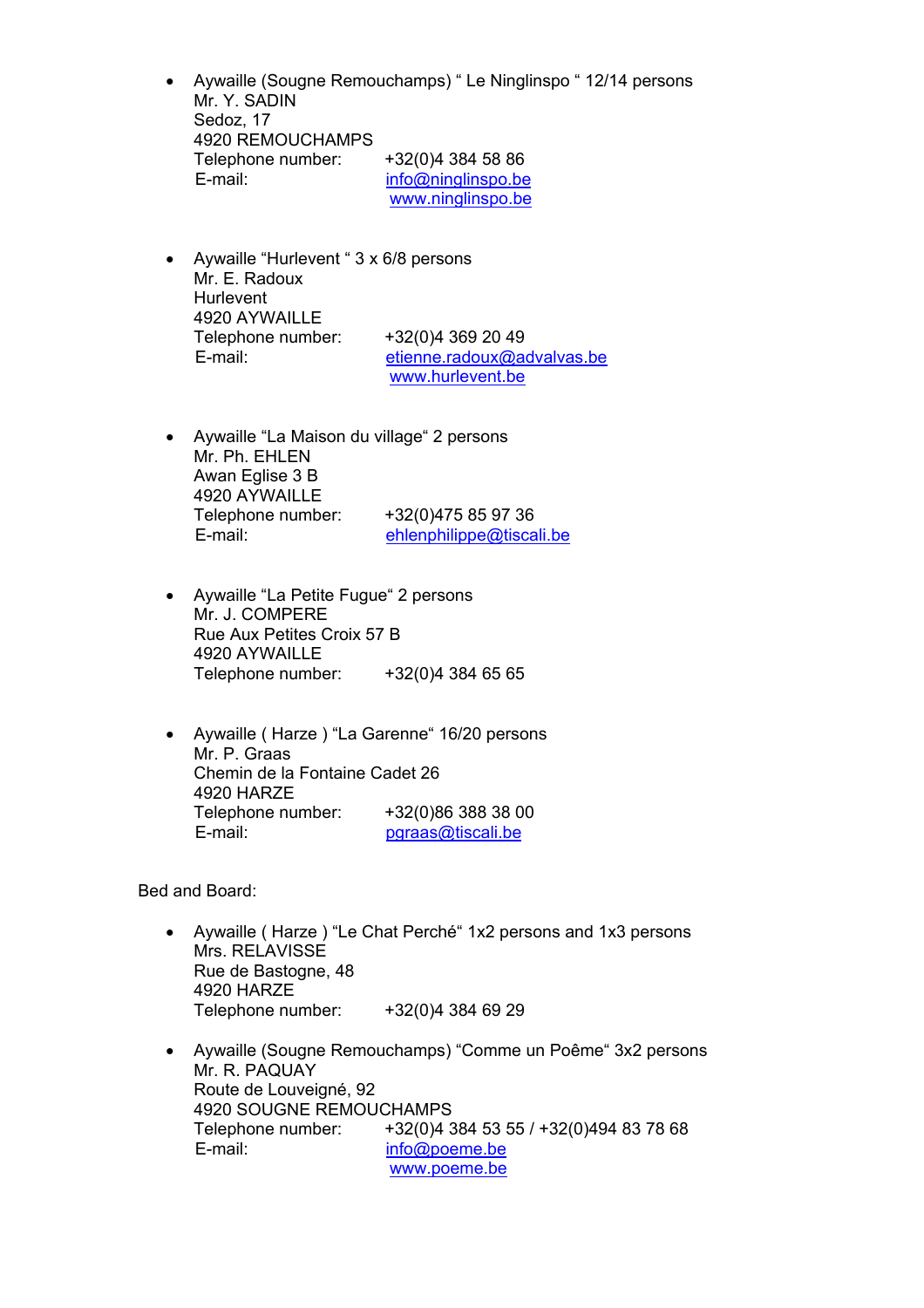• Aywaille 2/3 persons Mrs. J. MINGUET Awans Centre 1C 4920 AYWAILLE Telephone number: +32(0)4 384 49 73

Hotels:

- Hostellerie La Villa des Roses \*\*\* 19 persons Mr. HAUSMAN Avenue de la Libération, 4 4920 AYWAILLE Telephone number: +32(0)4 384 42 36 E-mail: info@lavilladesroses.be www.lavilladesroses.be
- Hostellerie des Ardennes \*\*\* 28 persons Mr. A. ROLAND Rue de Bastogne, 78 4920 HARZE Telephone number: +32(0)4 384 41 57 E-mail: ardenneshotel@skynet.be www.hotel-des-ardennes.com
- Royal Hotel Bonhomme \*\*\* 24 persons Mr. B. DAUSSAINT Rue de la Reffe 26 4920 REMOUCHAMPS (AYWAILLE) Telephone number: +32(0)4 384 40 06 E-mail: info@hotelbonhomme.be www.hotelbonhomme.be
- Auberge Le Cheval Blanc \*\* 29 persons Mr. and Mrs. GROGNARD Rue de Louveigné 1 4920 REMOUCHAMPS (AYWAILLE) Telephone number: +32(0)4 384 44 17

#### **Other local important pages**:

**BikeTrial:**  www.abtb.be www.vtta.be

**Tourism:**  www.tourismebelgique.com www.mappy.com www.aywaille.be www.ardennes-info.be www.meteobelgique.be

**Region's:**  www.liege.be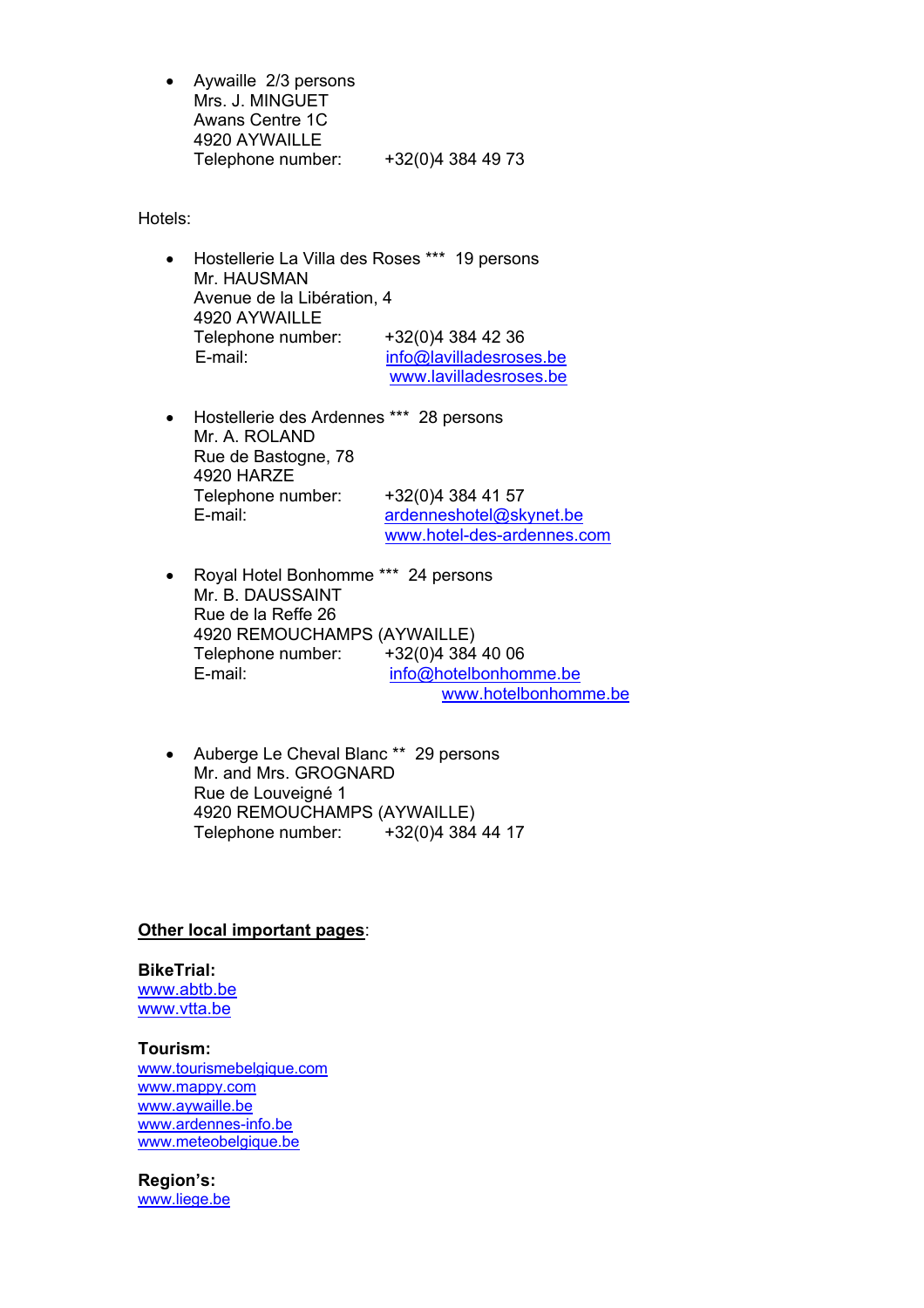#### **The nearest airports:**

- Brussels (Zaventem), Belgium…….. +/- 120 km www.brusselsairport.be
- Brussels (South), Belgium………….. +/- 115 km www.charleroi-airport.com
- Liège, Belgium…......... …… ... … … 30 km www.liegeairport.com
- Maastricht, Holland…..................... … +-/ 70 km www.maa.nl
- Dusseldorf, Germany … … .………….150 km www.duesseldorf-international.de

- The nearest **railway station** is in Aywaille.

- The nearest **petrol station** Jet. Eight stations in Aywaille, night open

#### **General information:**

Weather in the site: - the average daily temperature is  $19^{\circ}$ C

Electric network: 220 V/50 Hz. Currency: Euro Visa: Information at every Belgium Embassy in foreign countries.

> ………………………………………… COLSON Jean-Michel ABTB Secretary

Confirmed by E.B.U. Committee **Enclosure: Schedule of the event**